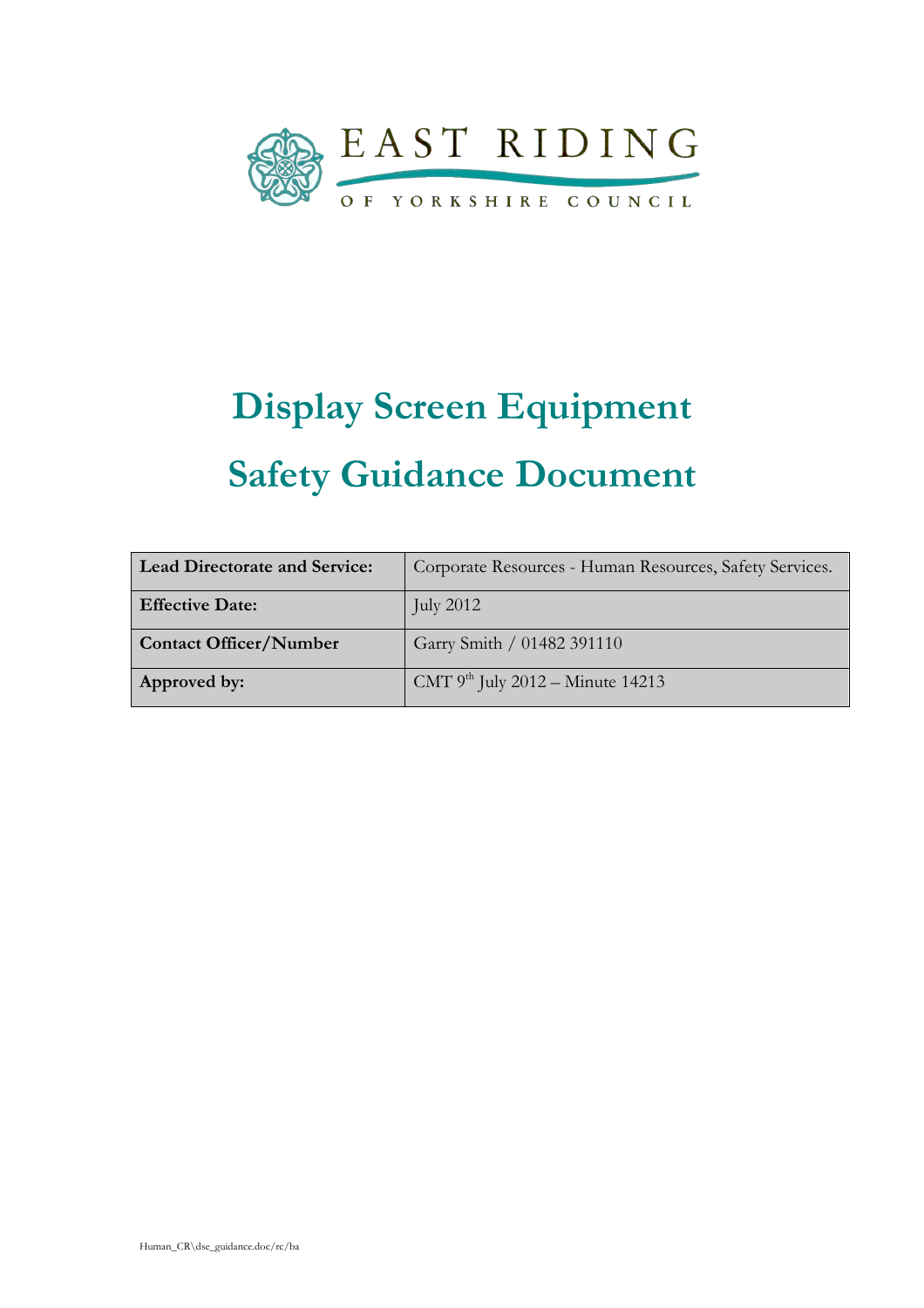| 1. |     |                                                                           |  |
|----|-----|---------------------------------------------------------------------------|--|
| 2. |     |                                                                           |  |
| 3. |     |                                                                           |  |
| 4. |     |                                                                           |  |
|    | 4.1 |                                                                           |  |
|    | 4.2 |                                                                           |  |
|    | 4.3 |                                                                           |  |
|    | 4.4 |                                                                           |  |
|    | 4.5 |                                                                           |  |
| 5. |     |                                                                           |  |
|    | 5.1 | Provision of Equipment (Work Stations, Chairs and Associated Equipment) 3 |  |
|    | 5.2 |                                                                           |  |
|    | 5.3 |                                                                           |  |
|    | 5.4 |                                                                           |  |
|    | 5.5 |                                                                           |  |
|    | 5.6 |                                                                           |  |
|    | 5.7 |                                                                           |  |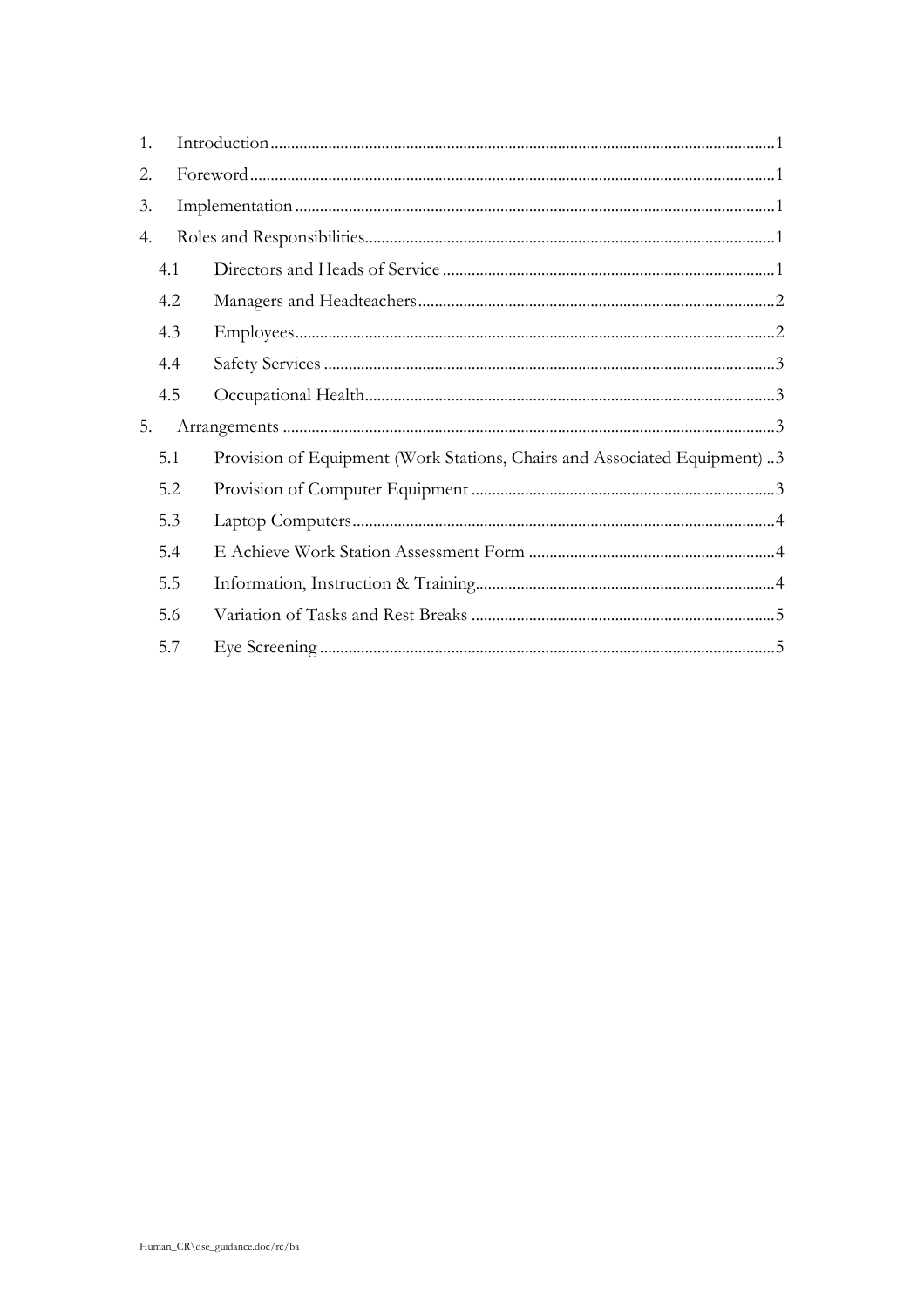# 1. Introduction

The council accepts its responsibilities under the Health and Safety at Work Act and the health and safety (display screen equipment) regulations, which place duties upon the council to ensure that suitable assessments of display screen equipment and associated operations are carried out; that adequate and sufficient training is given; that appropriate provisions are made available for eye screening and examination, and for the provision of suitable corrective appliances (where determined by examination) for those employees falling within the scope of the display screen equipment regulations.

#### 2. Foreword

In accordance with the councils' corporate safety policy, the council is committed to pursuing continual improvements in health and safety. This safety guidance document supports this commitment and forms part of the councils' health and safety management system.

#### 3. Implementation

 Directorates are responsible for the implementation of this safety guidance document, and communication of its content as appropriate.

This safety guidance document is available on the safety services intranet page and, where employees do not have access to the council's intranet, via their line manager/headteacher.

 The council relies on the co-operation of all employees, and trade unions for the successful implementation of this safety guidance document.

A review of this safety guidance document will be undertaken 2 years after its implementation, and where significant changes in legislation or working practices deem this appropriate.

# 4. Roles and Responsibilities

#### 4.1 Directors and Heads of Service

Directors and heads of services are ultimately responsible and accountable to the chief executive for ensuring this safety guidance document is issued to their management team.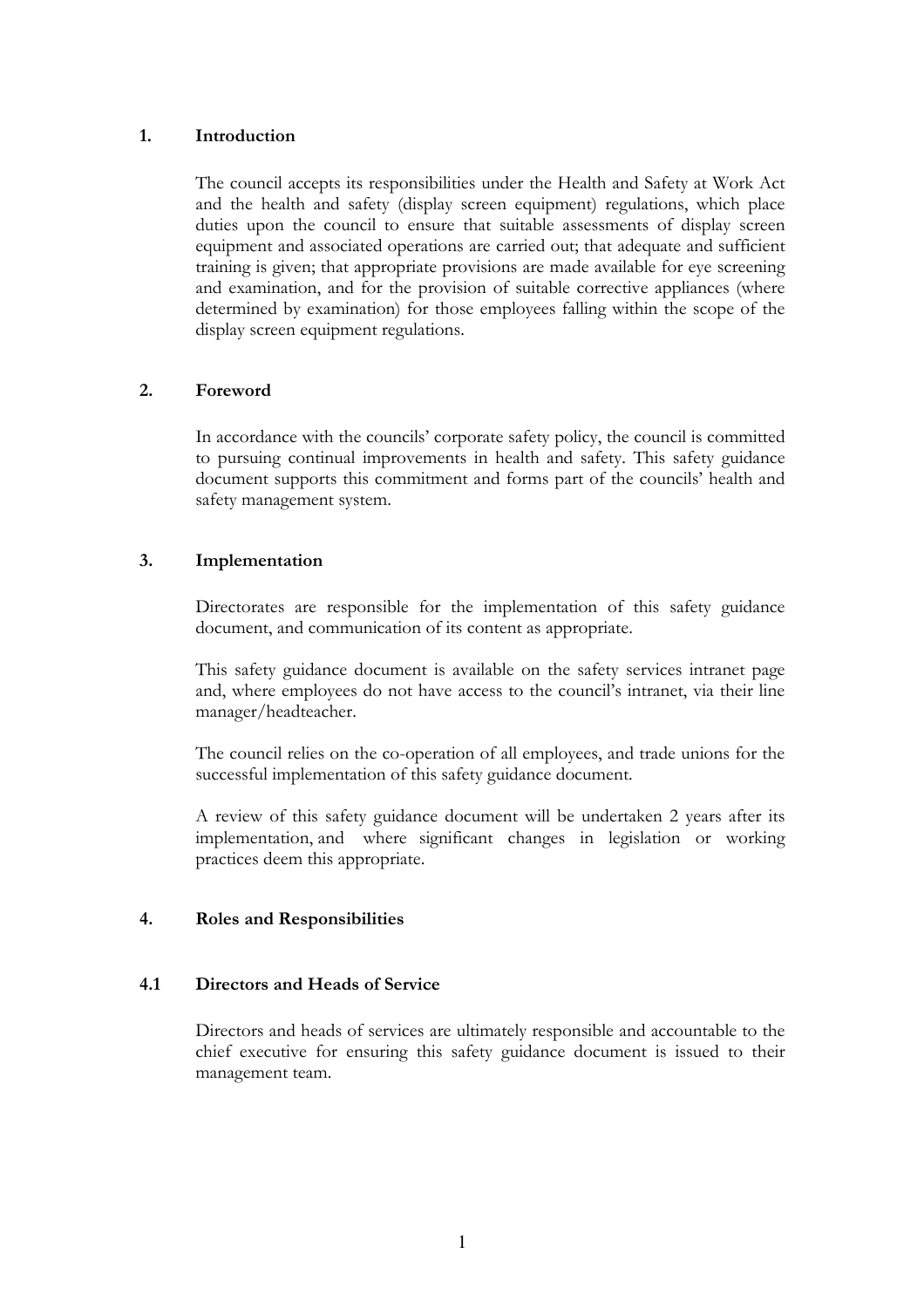# 4.2 Managers and Headteachers

 Managers and headteachers are responsible for achieving the objectives of this safety guidance document and are responsible for ensuring that:

- Staff who are required to use display screen equipment are identified;
- The Councils ICT Security Policy is communicated to all staff who use computer equipment and implement accordingly;
- Staff who use display screen equipment complete the 'DSE/Workstation Assessment E Form or the paper copy of this form the outcome of which should then be actioned by the manager/head teacher. Both of these are available via the Safety Services intranet page;
- They provide appropriate work stations, chairs and associated equipment to enable the display screen equipment to be used safely and without risk;
- They provide computer equipment which is appropriate for its intended use;
- They take account of equipment required for use away from a fixed base i.e. laptops and note pads and ensure this equipment is suitable for its intended use;
- They provide as necessary, suitable and sufficient information, instruction and training on the use of display screen equipment;
- Provisions are made available for eye screening and examination, and for the provision of suitable corrective appliances (where determined by examination) for those users falling within the scope of the display screen equipment regulations;
- Work activities are planned so that breaks or changes of activity are taken by users during their normal work to prevent fatigue and to vary visual and mental demands.

# 4.3 Employees

Employees must ensure they set up and use display screen equipment for its intended purpose in accordance with information and instruction. Specifically they must ensure that:

- This safety guidance document is complied with;
- The Councils ICT Security Policy is adhered to by all staff who use computer equipment;
- **They complete the DSE/Workstation Assessment E Form or the paper** copy of this form (see 5.3 below) (both of these are available via the Safety Services intranet page) and forward this to their line manager;
- They take a personal responsibility to ensure their work station is set up to achieve a safe and conducive working arrangement;
- They take a personal responsibility for ensuring that display screen equipment used away from a fixed base i.e. laptops and note pads are set up and used in an appropriate way (see safety guidance note on laptops);
- Their work activities are planned so that breaks or changes of activity are taken to prevent fatigue and to vary visual and mental demands;
- They undergo regular eye screening;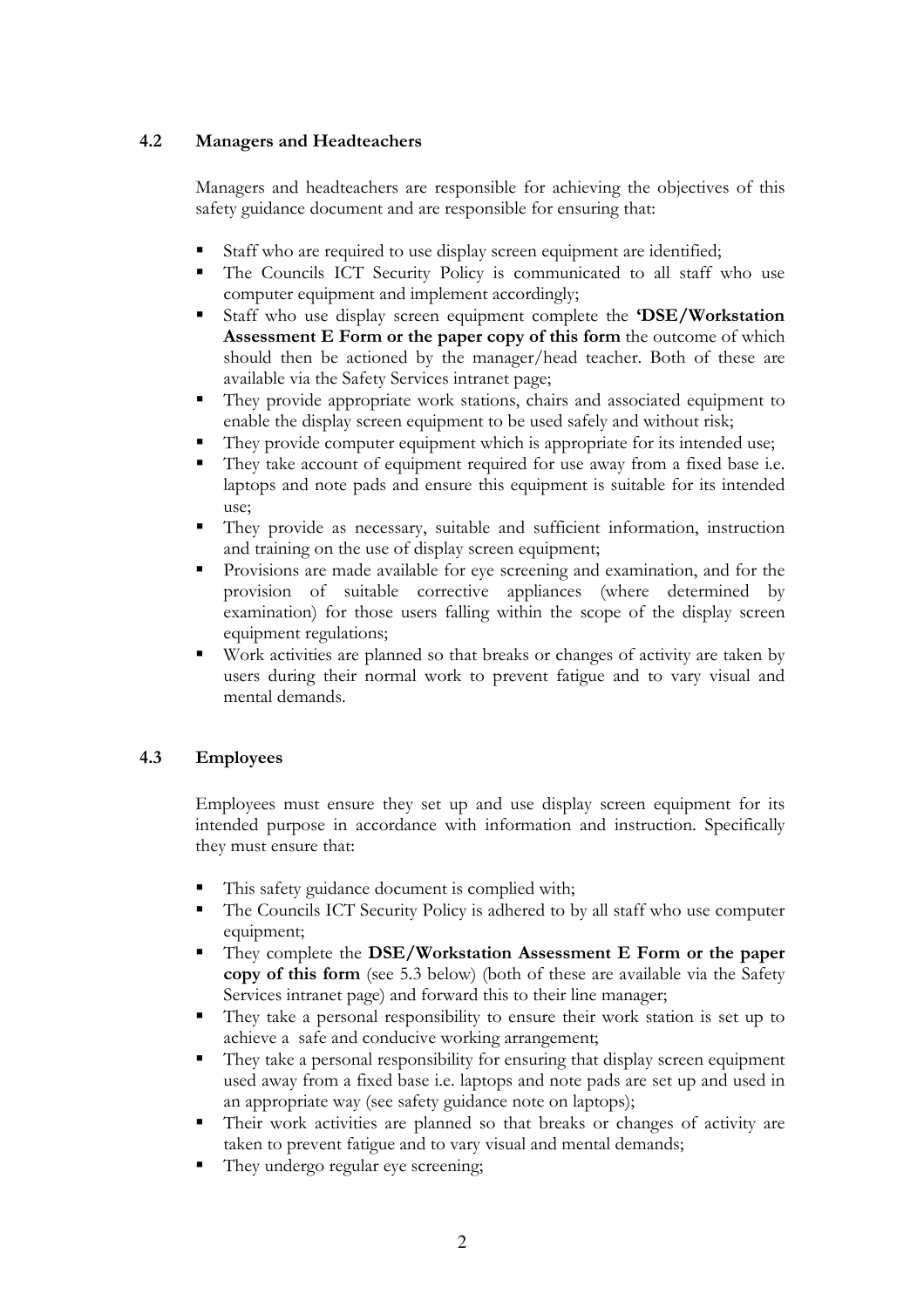They bring to the attention of their manager/headteacher any concerns they have regarding their physical wellbeing and the use of display screen equipment.

# 4.4 Safety Services

The primary function of safety services is to support the council and its employees by providing professional, authoritative, impartial advice on all aspects of display screen equipment. Where managers/head teachers require further assistance, safety services will advise on achieving compliance with this safety guidance document.

# 4.5 Occupational Health

 The Occupational Health Unit will support this policy and procedure by providing managers and employees with guidance on all work related health issues, such as musculoskeletal disorders. Further information on the role of occupational health can be found on the Council's intranet.

# 5. Arrangements

# 5.1 Provision of Equipment (Work Stations, Chairs and Associated Equipment)

The council will provide appropriate work stations, chairs and associated equipment to enable the display screen equipment to be used safely and without risk. Such equipment should be fit for purpose and must be procured by following the council's procurement procedures.

Where equipment such as a specific chair, foot rest, wrist rest, ergonomic mouse, document holder, screen raiser etc is required, advice can be obtained in the first instance from the safety services team. Where more specific specialist medical advice is required in determining appropriate equipment (for example due to complex health/medical conditions) this can be obtained from the occupational health team. In these cases occupational health may advise referral to other specialists where equipment is required which needs to be specifically personalised to the individual users needs.

It should again be noted that all equipment must be procured by following the council's procurement procedures.

# 5.2 Provision of Computer Equipment

All computer equipment will be provided in accordance with the council's procurement policy. All reasonably practicable steps will be taken to ensure that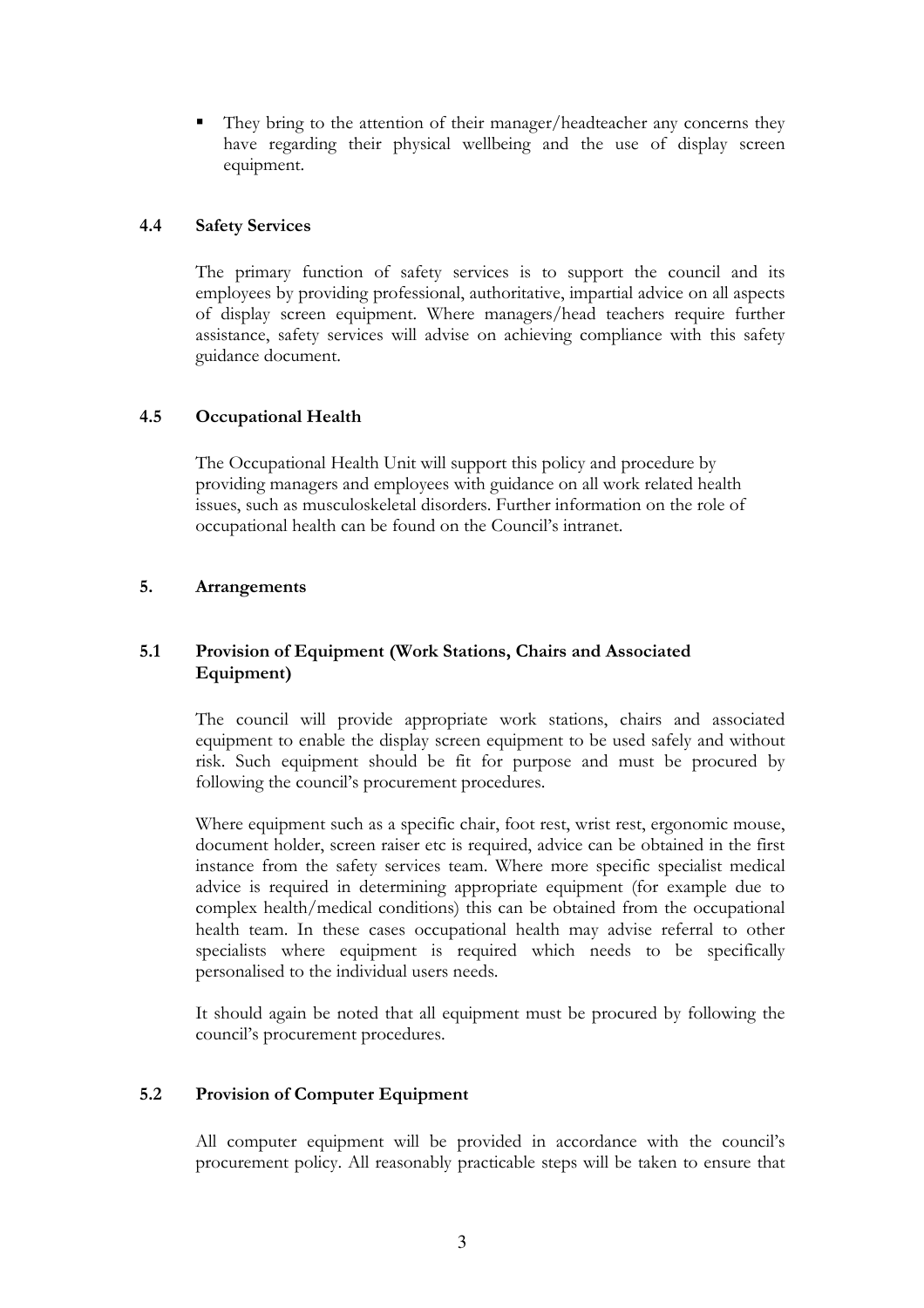any equipment provided is fit for purpose, suitable for its intended purpose, and does not pose a detrimental risk to the end user.

The Councils ICT Security Policy will be adhered to in respect of the use, security and storage of computer equipment.

# 5.3 Laptop Computers

Further guidance on the use of lap top computers is available in the supportive lap top user safety guidance note and should be referred to in conjunction with this safety guidance document.

# 5.4 DSE/Workstation Assessment E Form

A DSE/Workstation Assessment E Form (or the paper copy of this form) should be completed by all users of computer equipment. This form allows users to proactively assess their work station/working situation, by taking a personal responsibility for setting their work station up in accordance with the guidance.

Further more, the form allows users to confirm whether or not they are happy with the work station and display screen equipment provided and where they have concerns (which cannot be resolved by the individual) raise these with their line manager.

This form should be completed annually and additionally where users relocate offices/work areas or experience any changes in their health and wellbeing which my affect their work.

Managers are then responsible for addressing highlighted issues by completing the action required section on the form. This form can be accessed by following the link below:

# Link to the DSE/ Work Station Assessment E Form

Where it is identified that individuals may have problems believed to be connected with display screen equipment, it may be necessary to talk to the safety services in the first instance, your directorate IT liaison officer or occupational health to get further advice.

# 5.5 Information, Instruction & Training

The Council will ensure the provision of information, instruction and training as is necessary to maintain the health and safety of its employees who are users of display screen equipment.

Training should be identified at the beginning of employment, and be regularly reviewed through the employee development review (EDR) process. Should an employee identify additional training requirements, not picked up